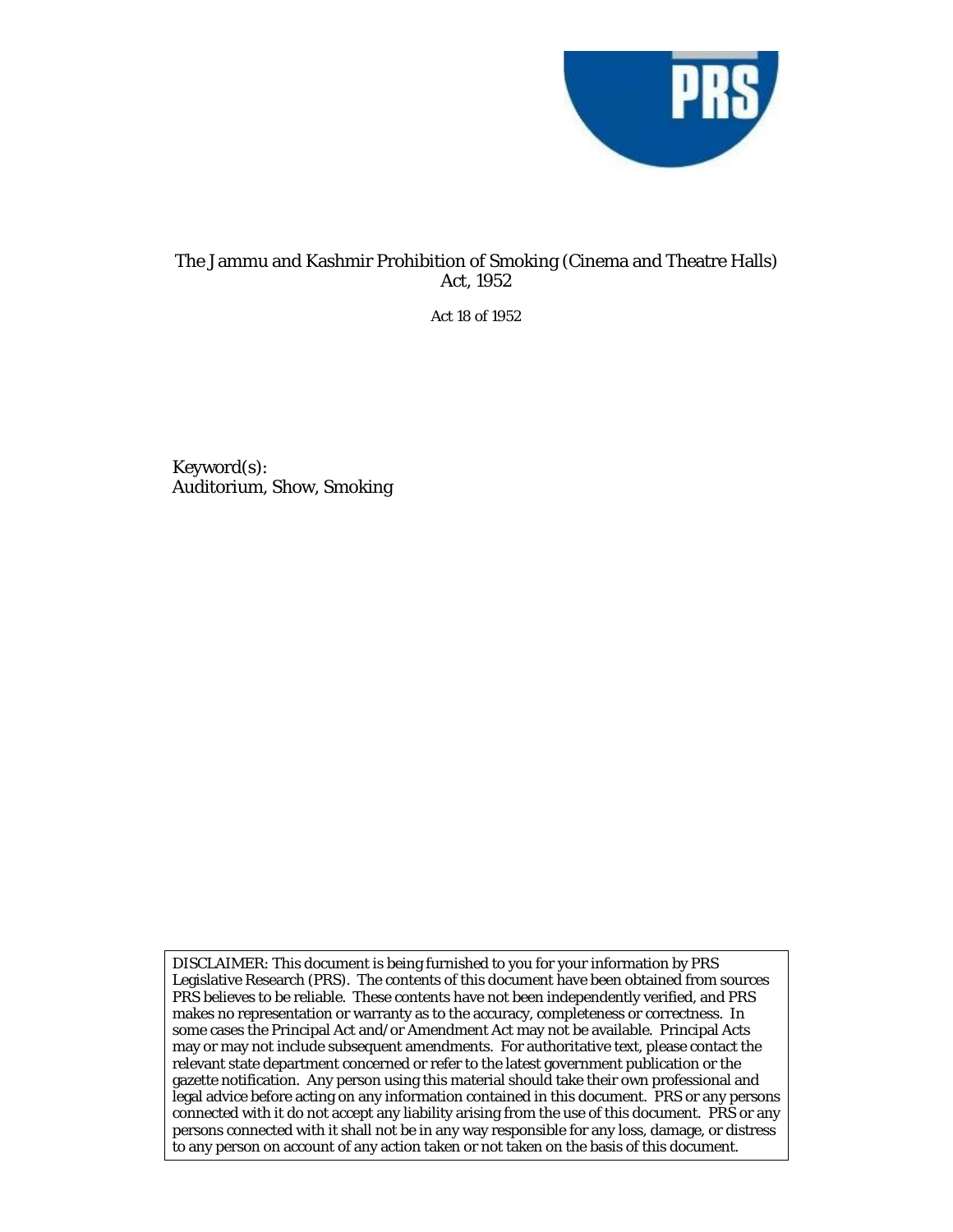PROHIBITION OF SMOKING (CINEMA AND THEATRE HALLS) 565 T 2009.

# THE JAMMU AND KASHMIR STATE PROHIBITION OF SMOKING (CINEMA AND THEATRE HALLS) ACT, 2009 (1952 A. D.).

## (Act No. XVIII of Svt. 2009).

### **CONTENTS**

#### Preamble.

**SECTION.** 

### **SECTION.**

- $1.$ mencement.
- $\overline{2}$ **Definitions.**
- $3.$ Offence under this Act.
- $4.$ Power to enter the Cinema or **Theatre Hall.**
- Short title, extent and com- 5. Power to institute prosecution.
	- 6. Power to arrest without warrant.
	- 7. Power to try summarily.
	- 8. Power to exempt.
	- 9. Power to make rules.

Amendments made (after 1956 edition) by Act No.-

1. XL of 1966.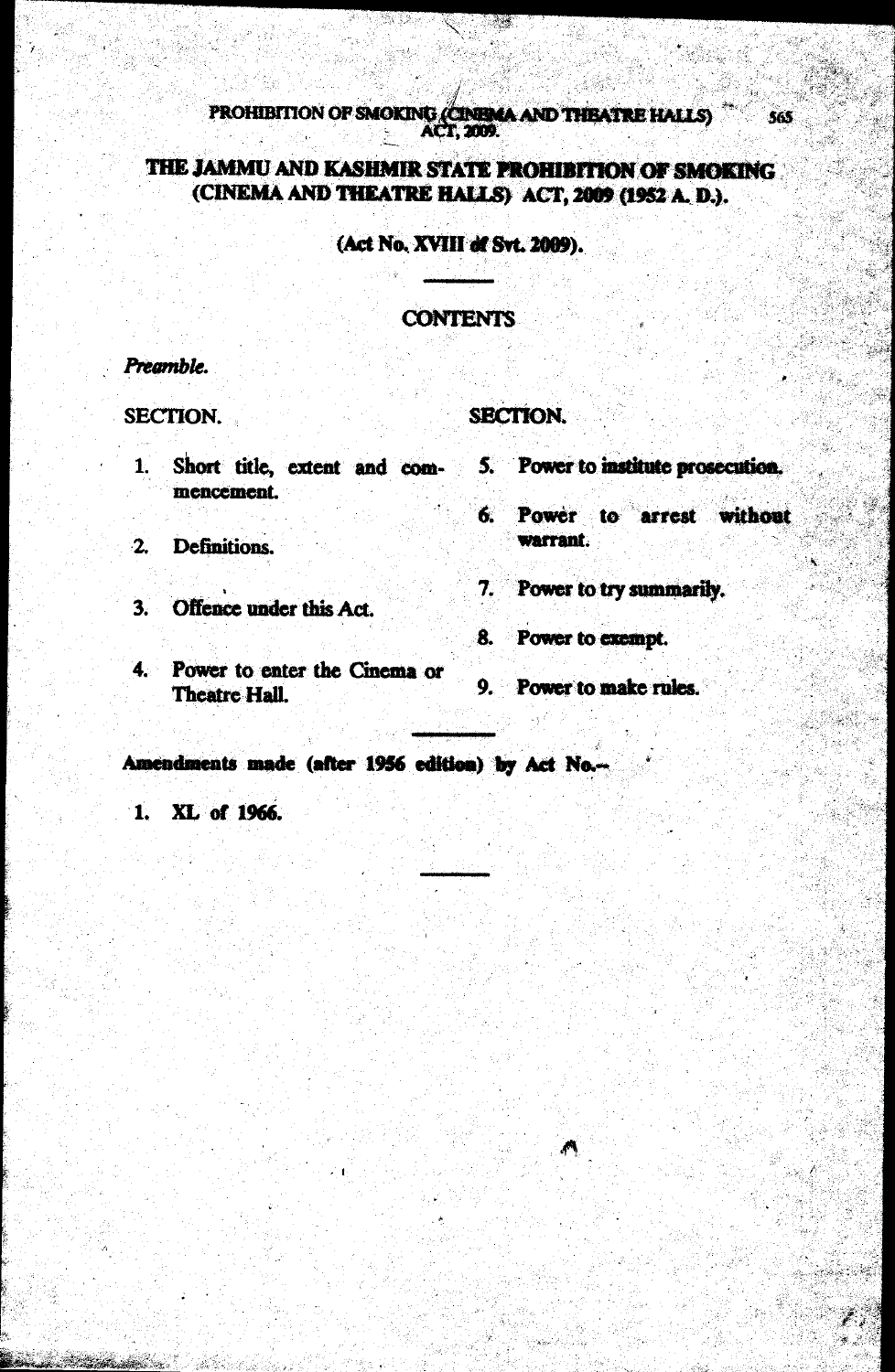A POLINI KWOŁOWO **WAZYM**A KVIZIO TALY HO TOJ 2 Mari C  $L95$ STIVH EMLVAHL GNV VWHND) DNIXOFIS JO NOLLIAIHOMJ

់នុងរឿ (អ្នកុំដទៃខ្យ permains near pay on perty W. COLouisencement of a more try 190 **CONC. LOV (STIVH SMAYSHA GNV VWENIO)** THE LOCALITY DNIMOWS AO NOLLIGIHOUA ALVIS NIWHSVN GNV OWWVT SHL

published in Government Gazette dated let Chec, 2009.] and *ECCI* indicated the associated the Sacare of Designed and a security and and 36 GRQUE IV. PANKE IN A section that has law a believe you of the Circuit of Plastre, Hall (S) With became the court of HIAX FOR DWD of an arrive (i) of the

AN THE ALLEGE OF LEAD IN DURING THE CONTROL OF A CHAPTER **OF ALLEGER AND CONTRACT OF THE SUMMER COULD BE A TELEVISION OF ALL ASSOCIATES** ban amout.) at gathoms to noisididorq and not obtrong or toA nA.

**The second construction of the policies of the second of the second state of the second state of the second st** Pasi o kalenia katakatikan - 140 dana ang mga 140 - 141 - 1421 Theatre Halls in the Jammu and Kashmir State. Premble-Meercas it is expected to probabilities and Channa and

集 计复编号键数字输入设立 - 「 A REAL A REAL A REAL AND A REAL ARREAL AREAL A REAL ARREAL A REAL ARREAL A R cusaff bas smont.) garioni? to nomenori once (Cinear and Theatre 1. Short title, extent and commencement (1) This Act may be called **A WE PHOTO CONTACT STANCT TO THE CONTINUAL** 

(2) It extends to the whole of Jammu and Kashmi State.

Government Gazette. 해변력 사람은 분위 공격을 보  $\label{eq:1} \mathcal{A}^{\text{in}}_{\text{in}}(\mathcal{H}^{\text{out}}_{\text{out}})$ (3) It shall come into force from the date of its publication in the

 $\cdots$ pace or context  $\cdots$ 2. Definitions.---In this Act, antess there is anything repugnant in the

audience or spectators during a show. (a) "autiorium" means the portion of the building occupied by the

(b) "Government" means the Jamms and Kashmir Government ;

- $\therefore$  assume  $\therefore$ smerb a lo sansmiotraq to notididize dqstgotsmania s ensam "wods" (c)
- cigarette, cigar, been or in pipe or hudda. as reaching" means smoking of tobacco in any torm, whether as

performance. the stage, except in so far as the smoking may form a part of the Theatre Hall, during the prohibition period, either in the auditorium or on 3. Offence under this Act-(1) No person shall smoke in a Cinema or

Magamasin wa matu ya wa